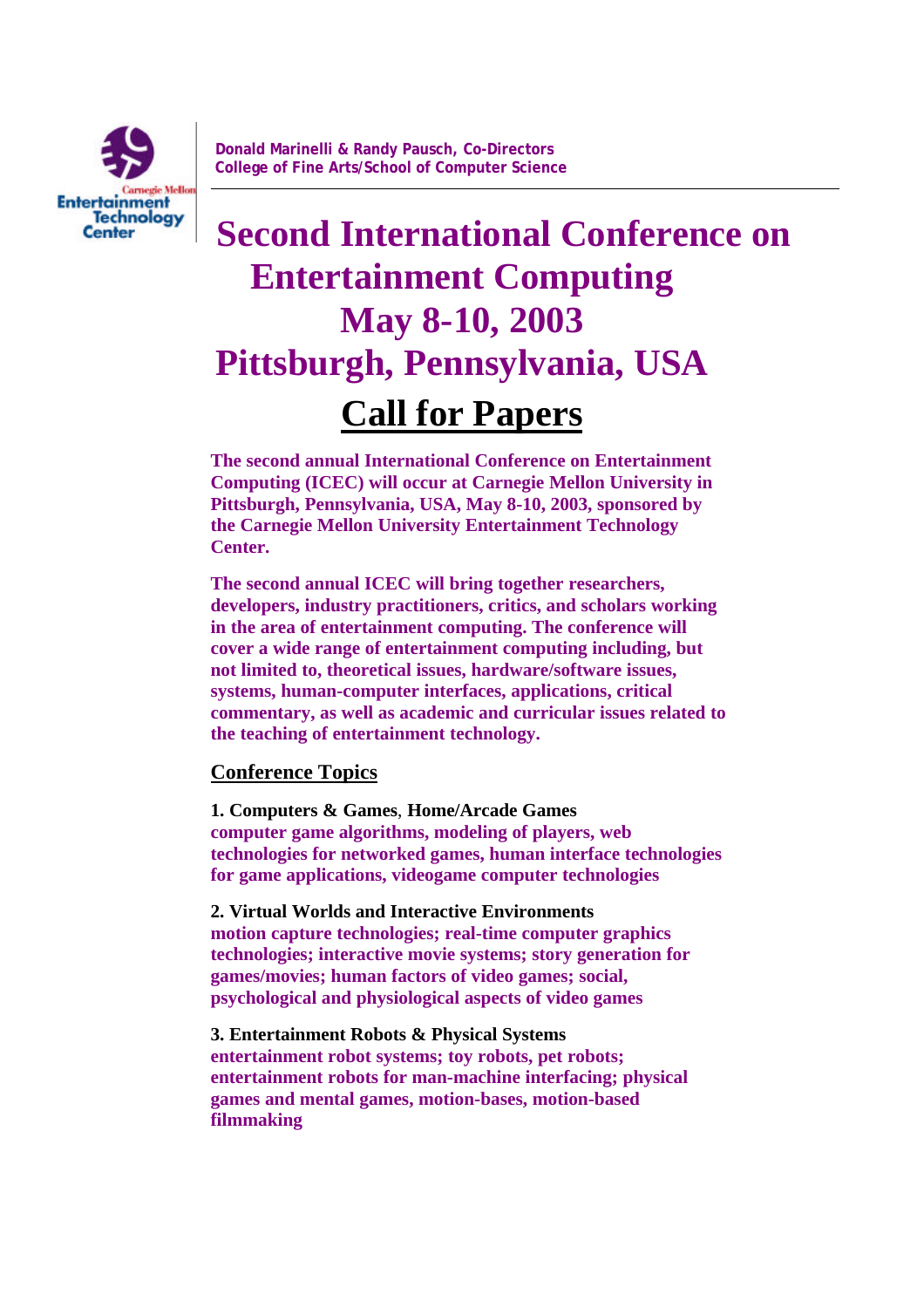# **4. Music Informatics**

**MIDI and its extensions; acoustic computation; computer music for home entertainment; new music instruments; sound and voice for entertainment**

**5. Sociology and Psychology of Entertainment modeling and representation of emotion; artificial intelligence for entertainment purposes; psychological aspects of immersion; future of entertainment; social significance of entertainment**

# **Papers**

**Submission of papers addressing any of the conference topics is solicited. Intending authors should submit an extended abstract of 2 - 4 pages by the deadline date for submission: December 31, 2002. Authors should indicate the topic of the paper among 5 conference topics identified in the conference topics.**

# **Demos & Contests**

**Proposals of demonstrations and contests are solicited. Entries should consist of live demonstrations of computer games, interactive entertainment systems, and robots. Also proposals of contest of new games and robots are welcomed. Submit a proposal of demo and contest for review by the deadline date for submission: December 31, 2002.**

#### **Exhibitions**

**Exhibits are invited from interested commercial organizations. Exhibits of computer games, arcade games, interactive systems, robots, and toys are welcomed. Details of the exhibitions will be announced later.**

# **ICEC 2002 Important Dates**

**Abstract submissions, as well Demo Proposals are due: December 31, 2002 Notification of Acceptance: February 28, 2003 Camera-ready papers due: March 31, 2003**

**Camera-ready papers submitted by March 31, 2003 will be published in IWEC Proceedings.**

**[Note: accepted authors are expected to attend the workshop to present their papers or to demonstrate their work.]**

# **Submissions Information**

**Authors are requested to submit papers in PDF format via email to the Conference Chair. Papers will then be distributed to the ICEC Committee Members based upon the specific area of interest and expertise.**